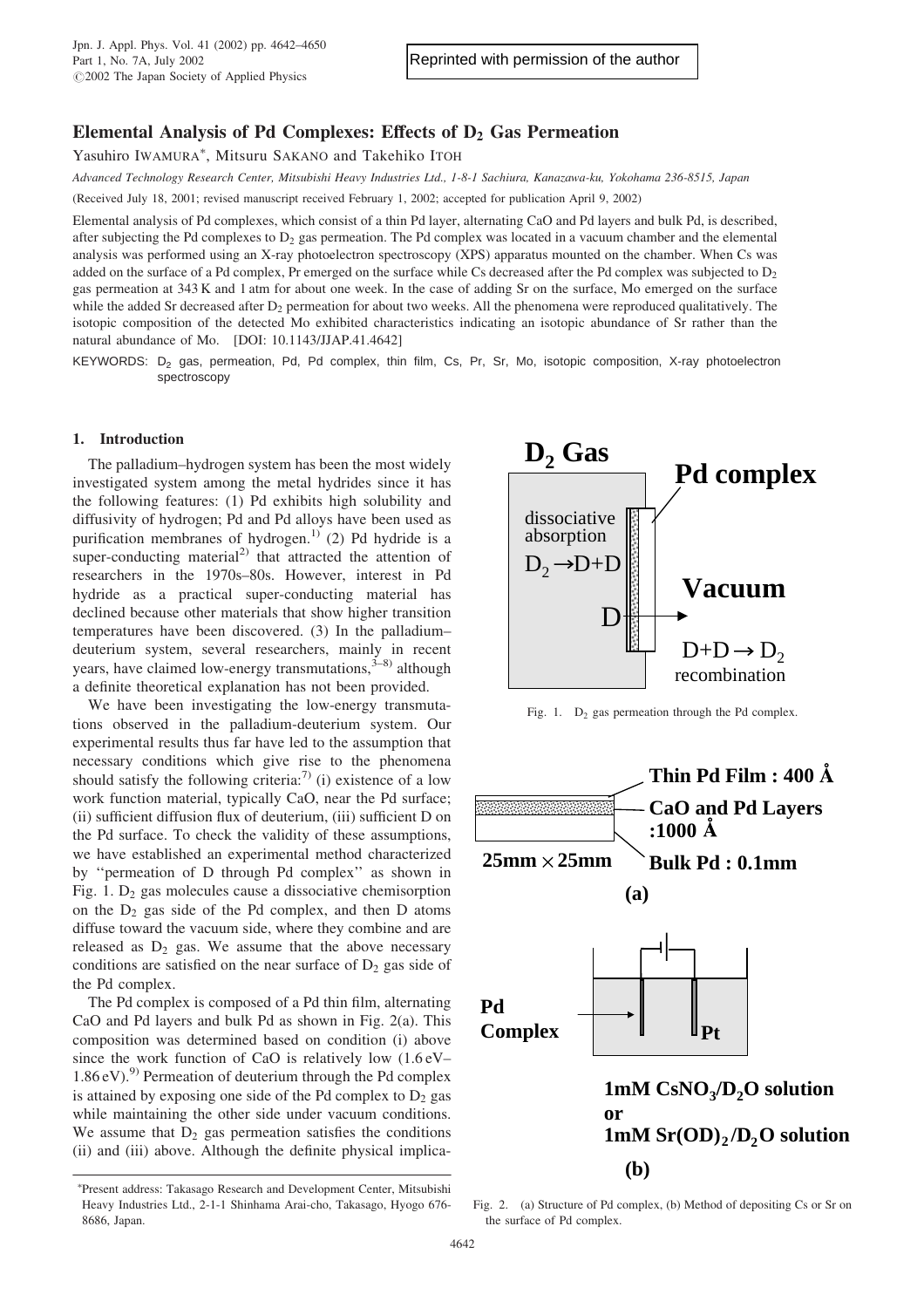tions of the above conditions are unclear at present, it is a fact that the experimental observations described in this paper are consistent with the assumptions.

Almost all the other researchers in this field are conducting experiments involving the electrolysis of  $D_2O$ or  $H_2O$  with metal as a cathode<sup>3–8)</sup> and they usually analyze the transmuted products on the cathode metal by taking it out of the experimental apparatus after electrolysis. Our experimental method described above is superior in that it discriminates the products from contamination because we analyze the products in vacuum during the experiments without moving the products.

## 2. Experimental

Figure 2(a) shows a schematic view of the Pd complex cross section. The Pd complex is composed of a Pd thin film, alternating CaO and Pd layers and bulk Pd. Test pieces were prepared by the following procedures. A Pd plate (with purity up to 99.99%; Tanaka Kikinzoku Kogyo K.K.) was washed with acetone and annealed in vacuum  $\left( < 10^{-7}$  Torr) at  $900^{\circ}$ C for 10 h. It was then cooled to room temperature in furnace and washed with D-based aqua regia (with purityup to 99.9%), which consisted of a mixed liquid of  $DCI/D<sub>2</sub>O$ and  $DNO<sub>3</sub>/D<sub>2</sub>O$ , to remove impurities on the surface of the Pd plate. The surface of the plate was covered by layers of CaO and Pd  $(1000 \text{ Å})$  which were obtained by five times alternatinglysputtering 20-A -thick CaO and 180-A -thick Pd layers. The thicknesses of the layers were measured by a crystal thickness monitor. Then a 400-A -thick Pd layer was sputtered on the surface of the CaO and Pd layers. The thickness of a 400  $\AA$  is chosen because it is sufficient to form a bulk layer. These processes are performed by Ar ion beam sputtering, which is a process whereby material is sputtered from a target with an Ar ion beam and deposited onto a substrate. The samples are sputtered at room temperature and the voltage and current of the Ar beam are 1 kV and 20 mA, respectively. Films deposited by ion beam sputtering exhibit the property of low contamination due to the low background pressure that leads to reduced gas incorporation.

After forming a Pd complex, Cs or Sr was deposited on the surface of the thin Pd layer. Cs or Sr atom was deposited by applying an electric field to  $1 \text{ mM } \text{CsNO}_3$  (with purity up to 99.9%) or  $Sr(OD)_2$  (with purity up to 99%) solution as shown in Fig. 2(b). A Pt wire (with purity up to  $99.9\%$ ) was utilized as a counter-electrode. A 1 V negative voltage was applied to the Pd complex for  $10 s$ . The value of  $1 V$  was chosen to suppress  $D_2$  and  $O_2$  gas generations by electrolyzing the  $CsNO<sub>3</sub>$  or  $Sr(OD)<sub>2</sub>$  solution.

Figure 3(a) shows a schematic of the experimental apparatus. One advantage of this newlydeveloped apparatus is that we can analyze the surface of a Pd complex sample by X-ray photoelectron spectroscopy (XPS) without removing it from the vacuum chamber, thereby preventing contamination of the test sample. XPS is a surface analysis technique which is used to investigate the chemical composition of surfaces by irradiating a sample with monoenergetic soft Xrays and analyzing the energy of the photoelectrons. Another advantage is that we can detect the time dependence of the elements on the Pd complex surface. Repeating  $D_2$  gas permeation and XPS analyses, we can obtain information on time variation of the detected elements.



Fig. 3. (a) Experimental apparatus, (b) Schematic of test setup in the vicinity of Pd complex test piece, (c) Path of  $D_2$  gas flowing through Pd complex test piece and chamber wall.

The apparatus consists of two chambers, A and B, an Xray gun, an electrostatic analyzer for XPS, a mass spectrometer and a Ge semiconductor detector. The mass spectrometer is installed for analyzing the  $D<sub>2</sub>$  gas permeating the Pd complex. The Ge semiconductor detector is mounted for the detection of gamma rays. The X-ray gun is non-monochro type and Al-K  $\alpha$  is utilized. The power is 200 W, voltage is 10 kV and current is 20 mA. The electrostatic analyzer is equipped with a five-stage electrostatic lens and the pass energy is  $100 \text{ eV}$ . The X-ray gun and the electrostatic analyzer were made in our laboratory and the energy was calibrated using Au.

One chamber (Chamber A) is filled with  $D_2$  gas, and the other chamber (Chamber B) is evacuated by a turbomolecular pump. These two chambers are divided bya Pd complex test piece.  $D_2$  gas is supplied at 1 atm on the Pd film side of the test piece and dissolves in D atoms at the surface.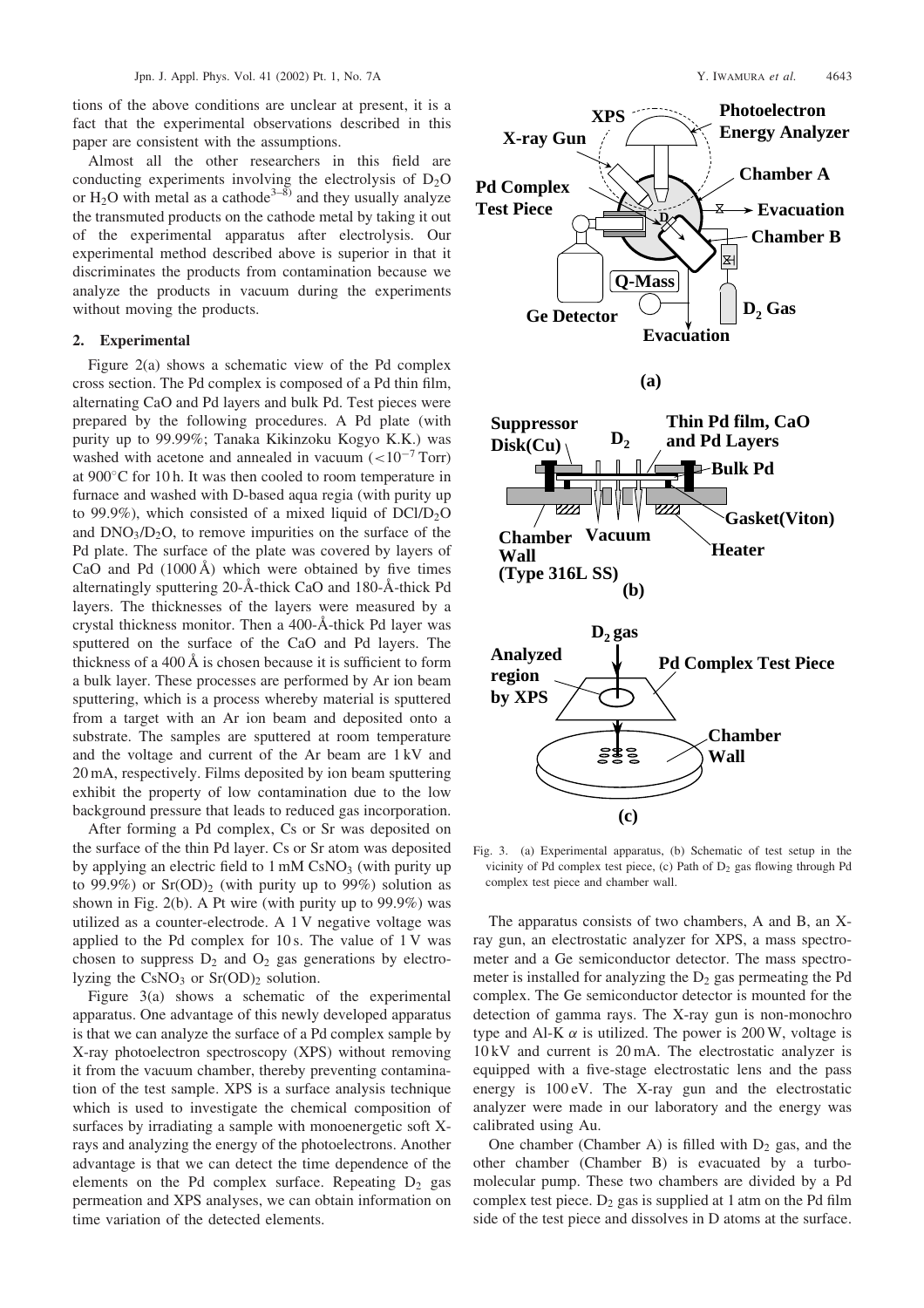The D atoms intrude into the Pd thin film and diffuse through the Pd complex and then reach the surface of the bulk side, where they combine and are released as  $D_2$ molecules.

Figures 3(b) and 3(c) illustrate magnified views of an installed test piece and  $D_2$  gas flow. The thin Pd film (400 Å) side of the Pd complex test piece is exposed to  $D_2$  gas and the test piece is fixed by a suppressor disk, a gasket (Viton) and a chamber wall made of Type 316L SS as shown in Fig. 3(b). The stainless steel chamber wall has several small holes that connect the  $D_2$  gas side with the vacuum side.  $D_2$ gas passes through the Pd complex test piece as shown in the Figs. 3(b) and 3(c). The total surface area of the holes is  $1.0 \text{ cm}^2$ . A heater is installed under the chamber wall and maintains the Pd temperature.

XPS analyses are performed with the following assumptions: 1) Intensities of incoming X-rays and the irradiated region are constant. 2) The analyzed region is a circle 5 mm in diameter and 20 A in depth. The depth corresponds to the average path length of photoelectrons. 3) Atomic concentration of a detected element is calculated by the ratio of Pd peak intensity and the ionizing cross section of the element. The cross section at  $1486 \text{ eV}^{10}$  is used because the target of the X-ray gun is Al.

The experimental procedure is as follows. The vacuum chambers are baked sufficiently before the experiments. A Pd complex test piece with added Cs or Sr is mounted on a flange in an air environment and then introduced into the vacuum chamber. Step 1: Both of the vacuum chambers are evacuated bya turbo-molecular pump and the test piece is heated to  $70^{\circ}$ C. The ultimate pressure in the vacuum chamber was about  $3 \times 10^{-8}$  Torr. Step 2: The surface of the test piece is analyzed by XPS to confirm that no other elements on the surface of the Pd test piece are detected except the given element (Cs or Sr), Pd and C. As is widely recognized in the field of surface science, a small amount of C is usually detected on a metal surface even in the vacuum chamber. Step 3: Chamber A is filled with  $D_2$  gas up to 1 atm so that deuterium atoms permeate from this side to Chamber B behind the test piece. Step 4: After a certain period (from two days to one week) of deuterium diffusion through the Pd complex test piece, the  $D_2$  is evacuated from Chamber A and the surface of the Pd test piece is analyzed by XPS in the chamber. New elements that did not exist on the test piece at the beginning of the experiment can be detected. Usually this process is repeated a few times to observe the time dependence of the given or newly generated elements. Step 5: The heater is turned off and all the chambers are filled with 1 atm  $N_2$  gas. The test piece is removed from the chamber and its surface is analyzed by secondary ion mass spectrometry(SIMS). SIMS is a surface analysis technique in which energetic primary ions impact the surface and generate secondary ions, which are subsequently massseparated and detected. SIMS is capable of analyzing all the elements with isotopic discrimination. In this study, we analyzed the Pd complex test piece after an experiment using SIMS to investigate the isotopic compositions of the detected elements. Only surface isotopic compositions were analyzed; we did not measure their depth profiles. SIMS analysis was performed by Probion Analysis, Inc. in France using the Physical Electronics 6600.

Experimental results are shown in Figs. 4–9. During these experiments, we did not observe statistically significant gamma rayemission and gaseous products exceeding the detection limits (about 1ppm) of the mass spectrometer.

Experimental results obtained for test pieces deposited with Cs are shown in Fig. 4. Figure  $4(a)$  shows the time dependence of the number of Cs and Pr atoms. Results for two runs are shown as examples. No Pr was detected at the beginning of the experiments. The number of Cs atoms decreased while that of Pr atoms increased with increasing experimental time. The amount of deuterium permeation was proportional to the elapsed time. At 120 h, the number of Pr atoms exceeded that of Cs atoms as shown in Fig. 4(a). Similar results were obtained in four other runs, although the initial number of Cs atoms was smaller than that in the Fig.  $4(a)$ . The reproducibility of these experiments is thought to be good.

The time variations in XPS spectra for the first run are shown in Figs. 4(b)–4(d) for Cs, Pr and Pd, respectively. All the elements are identified by two binding energy peaks<sup>11)</sup> of  $3d_{5/2}$  and  $3d_{3/2}$ . In Fig. 4(c), the peak ratio of  $3d_{5/2}$  to  $3d_{3/2}$ should be  $3:2<sup>11</sup>$  however, it seems the two peaks are almost the same. The atomic ratio of Pr to Pd is a few percent and the major element is Pd. Therefore background signals derived from the photoelectrons of Pd–3d or 3p seem to influence the peak ratio of Pr. The error for Pr  $3d_{5/2}$  and  $3d_{3/2}$  is supposed to be a few cps. A peak between Pr  $3d_{5/2}$ and  $3d_{3/2}$  can be recognized around 939 eV. This is assumed to be derived from a shake-up or shake-off plasmon. It is evident that the two Cs peaks decrease corresponding to the increase in Pr peaks. On the other hand, XPS peaks for Pd do not change. This demonstrates that there is no problem with the stability of the obtained XPS spectra. Figure  $4(e)$  shows a wide-range spectrum for the first run. Only Pd and C can be seen on the wide spectrum because the atomic ratios of Cs and Pr are a few percent. As mentioned earlier, C is usually detected on the metal surface even in the vacuum chamber.

In contrast, bulk Pd and the thin Pd film test piece with Cs deposition, which does not belong to a Pd complex, do not exhibit anomalous phenomena. All experimental conditions were the same as those of the Pd complex (Pd/CaO/Pd) experiments except for the formation of CaO and Pd layers. The annealing, etching by aqua regia, formation of a 400- $\AA$ thick Pd thin film and deposition of Cs were performed in the same manner. Time variation of the Cs atom number, XPS spectra for Cs and Pr are given in Fig. 5. It is clear Cs did not change and Pr never appeared. This is quite reasonable in the sense that  $D<sub>2</sub>$  gas permeation usually does not affect the composition of the elements on the Pd surface. This experiment indicates that a CaO and Pd complex layer is essential for observing the decrease in Cs and the increase in Pr.

As a comparative study, we used  $H_2$  gas instead of  $D_2$  gas. The experimental results are shown in Fig. 6. In this case, onlythe gas is different; the other experimental conditions are all the same as Fig. 4. We also find that Cs did not change and Pr never appeared. This suggests that deuterium is a necessary factor for observing the anomalous behavior of Cs and Pr.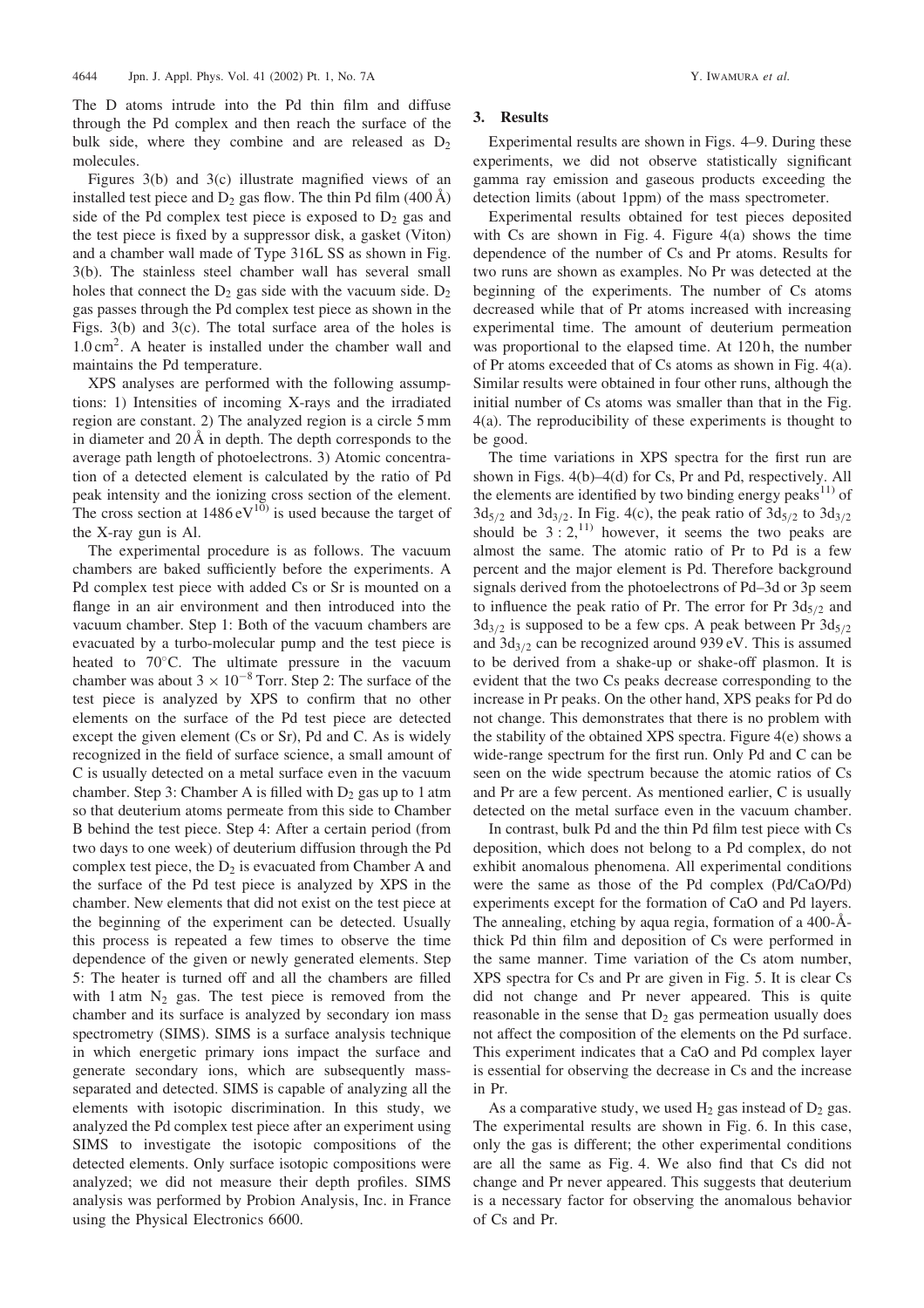

Fig. 4. Experimental results obtained by  $D_2$  gas permeation through Pd complex (Pd/CaO/Pd) deposited with Cs: (a) Time variation in number of Cs and Pr atoms (number of atoms per cm<sup>2</sup>), (b) XPS spectrum of Cs for experiment run #1, (c) XPS spectrum of Pr for experiment run #1, (d) XPS spectrum of Pd for experiment run #1, (e) Wide-range XPS spectrum for experiment run #1.

The experimental results for Pd complex test pieces with added Sr are shown in Fig. 7. We observed that Sr decreased while Mo increased with increasing experimental time. Figure 7(a) shows the time variation of the number of Sr and Mo atoms. Experiments were performed three times and all the data are plotted in Fig. 7. At the beginning of the experiments, no Mo atoms were detected, however, Mo atoms increased gradually while Sr decreased correspondingly. It should be noted that runs for Sr are required to be longer to convert Sr to Mo than in the case of Cs to Pr. As can be seen in Fig. 7, qualitative reproducibilityof is good The time variations of XPS spectra for the first run are shown in Figs. 7(b)–7(d) for Sr, Mo and Pd, respectively. All

the elements are identified by two binding energy peaks<sup>11)</sup> in a similar wayas for the Cs experiments. It is clear that the Sr peaks decrease corresponding to the increase in Mo peaks. The peaks of Pd did not change as shown in Fig. 7.

Figure 8 shows the results of the test piece devoid of CaO and Pd layers. All conditions of this comparative experiment were the same as those of the Pd complex (Pd/CaO/Pd) experiments except for the formation of CaO and Pd layers. We can see that Sr did not change and Mo was not detected. If we perform an experiment with a test sample devoid of CaO, we cannot observe anychanges of elements on the surface of the sample. The CaO and Pd layers are considered to be an important factor for observing the decrease of Sr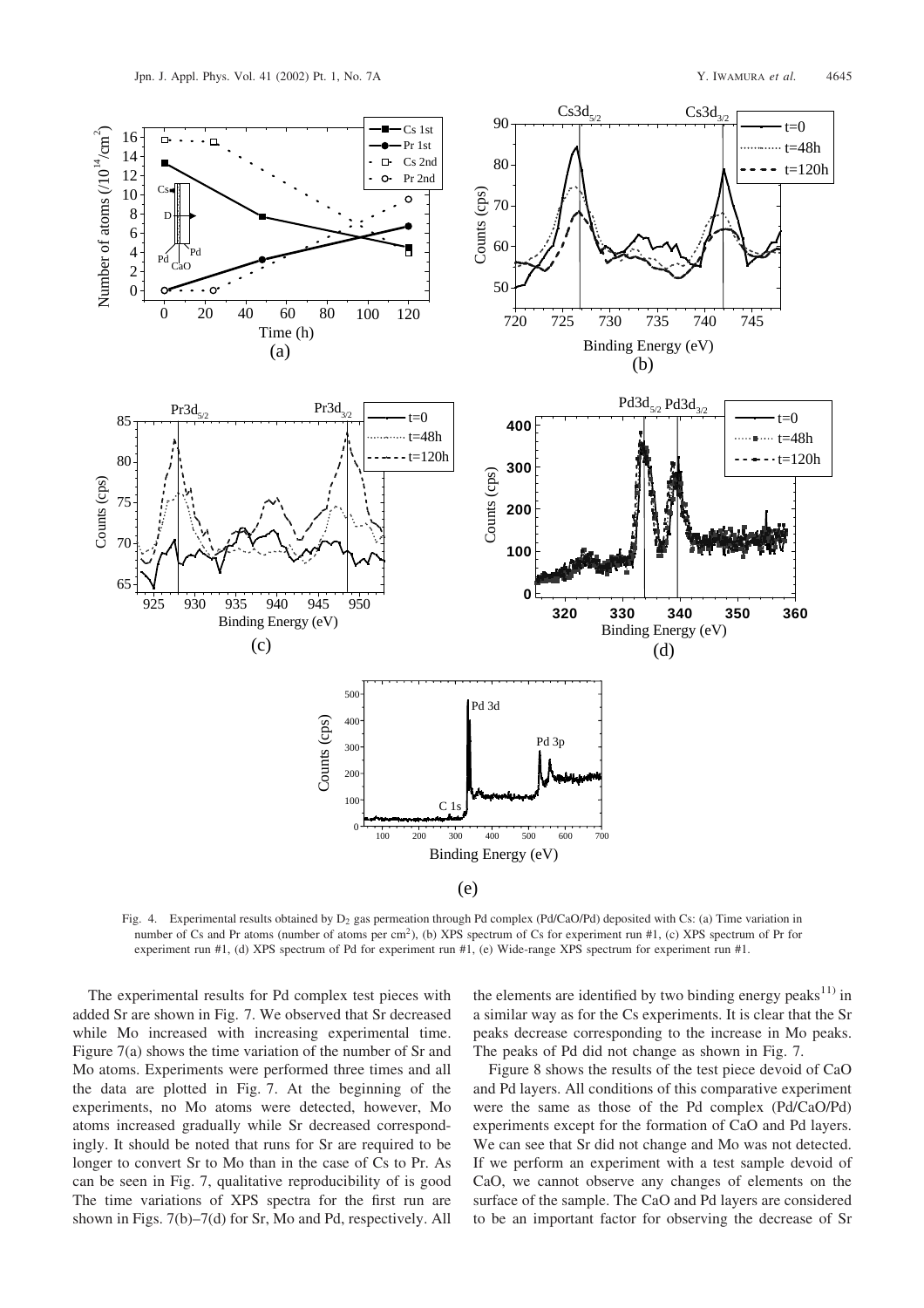

Fig. 5. Experimental results obtained by  $D_2$  gas permeation through thin film and bulk Pd with added Cs: (a)Time variation in number of Cs and Pr atoms, (b) XPS spectrum of Cs, (c)XPS spectrum of Pr.

and the increase of Mo; this is the same as the case of Cs.

The authors performed a comparative experiment using  $H<sub>2</sub>$  gas for a Pd complex test piece with added Sr. The elements on the surface of the Pd complex test piece did not increase or decrease as expected. Since all the other experimental conditions except  $H_2$  gas are the same as those of Fig. 7, it is suggested that deuterium is a necessary factor for observing the decrease in Sr and increase in Mo.

In order to investigate the isotopic composition, the samples after the experiment were analyzed by SIMS. Figures  $9(a)$ – $9(c)$  show the results of SIMS analysis for the three samples described in Fig. 7. The primary ions of the SIMS analysis were  $O_2^+$  with the energy of 5.5 keV and the intensity of 30 nA. The area analyzed by SIMS was  $150 \,\mu m$ 



Fig. 6. Experimental results obtained by H<sub>2</sub> gas permeation through Pd complex (Pd/CaO/Pd) with added Cs: (a)Time variation in number of Cs and Pr atoms, (b)XPS spectrum of Cs, (c) XPS spectrum of Pr.

in diameter and mass resolution was 300. The intensities of mass number 96 were the largest for each sample, although the intensities were different. Figure 9(d) shows the results of SIMS analysis for a test piece with added Sr, however, no D<sup>2</sup> gas permeated through it. Signals arising from Mo impurity and organic compounds in Pd can be seen. The SIMS mass spectrum for a Mo layer (400 A thickness) which was deposited on a Pd disk is shown in Fig. 9(e). This spectrum reveals the natural abundance of Mo. Comparing these figures, we can easily recognize that the isotopic compositions of the detected Mo in Figs.  $9(a)-9(c)$  are different from the natural isotopic abundance of Mo.

The difference in the ion intensities of the three samples is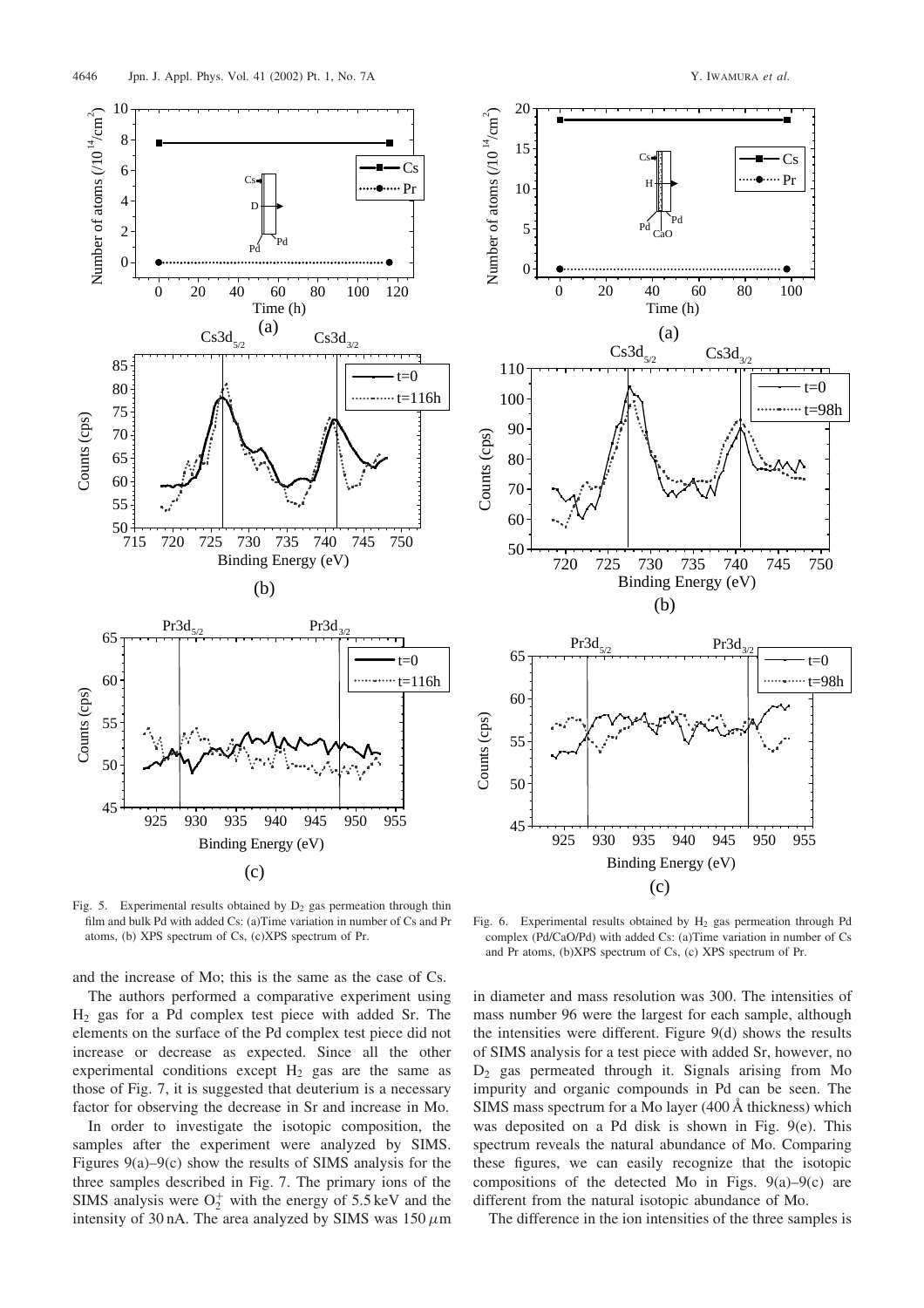

Fig. 7. Experimental results obtained by  $D_2$  gas permeation through Pd complex (Pd/CaO/Pd) with added Sr: (a) Time variation in number of Sr and Mo atoms (number of atoms per cm<sup>2</sup>), (b) XPS spectrum of Sr for experiment run #1, (c) XPS spectrum of Mo for experiment run #1, (d) XPS spectrum of Pd for experiment run #1.

presumed to exit that Sr and Mo did not distribute uniformly. The areas analyzed by SIMS and XPS are  $150 \mu m$  and  $5 \text{ mm}$ in diameter, respectively. Therefore the signal analyzed by XPS is averaged over a large area, however the signal analyzed by SIMS is sensitive to the location of the analysis. If the distribution of Mo is not uniform, the result of SIMS analysis depends on the analyzed location. As we did not perform depth analysis of Mo, the dependence of isotopic compositions is not clear.

The SIMS analyses were performed by the ''offset voltage technique $\cdot$ <sup>12)</sup> to suppress the effects of molecular ions on mass spectra. The offset voltage technique is based on the fact that the kinetic energy distribution of atomic and molecular ions is entirely different and the distribution of atomic ion energy is broader than that of molecular ions. If we filter the central part of the distribution by applying a certain offset voltage, all signals decrease, however, the signal of molecular ions decreases much more than that an atomic ions. Therefore we can select only the signals of atomic ions. In our case, an 80 V offset voltage was applied. As for the formation of molecular ions, we should consider D, H, C, O, Pd and Sr; however, it is very difficult to form a mass number 96 by combining these elements. Moreover, Mo atoms were detected byXPS; it is natural to consider that almost all of the signal of mass number 96 can be

# attributed to <sup>96</sup>Mo.

#### 4. Discussion

The experimental results shown in Figs. 4–6 are summarized as follows: Cs atoms decrease and, correspondingly, Pr atoms emerge on the surface of the Pd complex by permeation of  $D_2$  gas through it. These results were obtained six times and reproducibility was good. However, when we eliminate CaO and Pd complex layers from the Pd complex, or when we let  $H_2$  gas permeate through the Pd complex, we observed no decrease in Cs and no emergence of Pr. Is it possible to interpret the phenomenon based on the established chemical or physical processes? The authors do not recall anyprocesses other than nuclear transmutation; off course, there should be careful consideration of the possible contamination of test pieces and  $D_2$  gas from the environment. The contamination issue will be discussed later in this paper. If the observed phenomenon is associated with nuclear transmutation, the following expression can be derived, as Cs and Pr each have only one isotope.

$$
^{133}_{55}Cs \to {}^{141}_{59}Pr
$$
 (1)

It should be noted that the mass number and the atomic number increased by 8 and 4, respectively, in this expression. It is natural to consider that deuterium plays an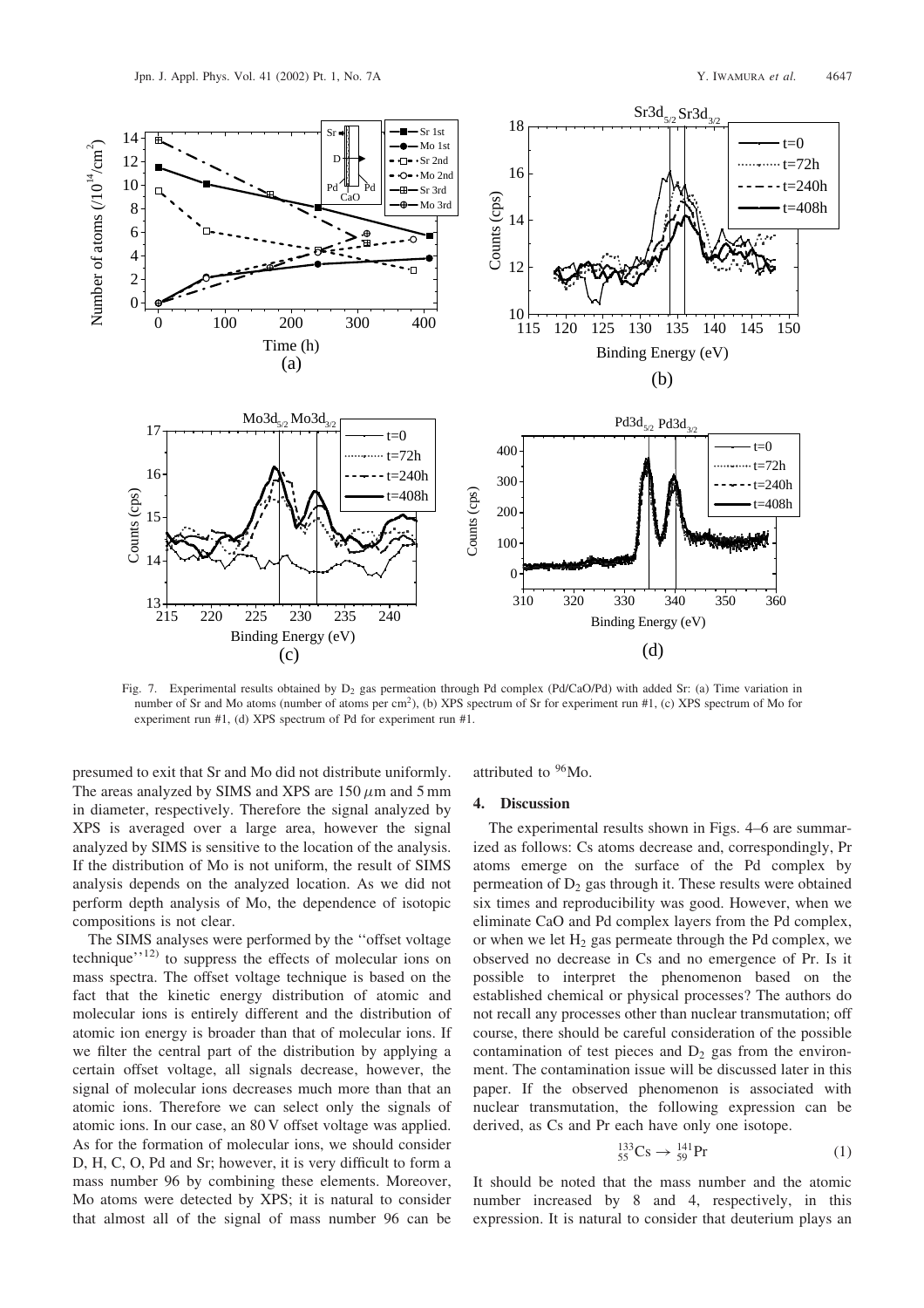

Fig. 8. Experimental results obtained by  $D_2$  gas permeation through thin film and bulk Pd deposited with Sr: (a) Time variation in number of Sr and Mo atoms, (b) XPS spectrum of Sr, (c) XPS spectrum of Mo.

important role in this phenomenon. This is due to the fact that Cs atoms decrease and, correspondingly, Pr atoms emerge on the surface of the Pd complex as  $D_2$  gas permeates through it.

The released energy for eq.  $(1)$  can be estimated by mass defects if we postulate that four deuterons react with Cs. About 50.5 MeV should be released per reaction. Figure 4(a) shows that there exist about  $10^{14}$  atoms of Pr at the surface of the test piece because the reaction surface area is  $1.0 \text{ cm}^2$ . Therefore released energy can be estimated to be 800 J. The average power is calculated to be 1.8 mW when the reaction time is assumed to be 120 h. Even if 1.8 mW were released

as heat during the experiment, we could not detect or notice the released heat.

We now discuss the Sr experiments. As indicated in Fig. 7, more permeating time is necessary to convert Sr into Mo than Cs experiments. In other words, Cs is easier to change than Sr. It might be presumed that the cross sections in this low-energy transmutation process depend on the type of nuclei. If we postulate the existence of this low-energy transmutation process it might be predictable. The observed results are expressed by the following expression because Sr and Mo have several isotopes.

$$
Sr \to Mo \tag{2}
$$

Figures  $10(a)$  and  $10(b)$  show the relationship of mass numbers between given Sr and detected Mo. The characteristic feature of the detected Mo is that mass number 96 is the largest of the isotopes of Mo for all three cases of the Sr experiments. On the other hand, the major isotope of Sr is mass number 88. This fact suggests that the following expression can explain the results of SIMS analysis.

$$
{}^{88}_{38}\text{Sr} \to {}^{96}_{42}\text{Mo} \tag{3}
$$

It is also noted that the mass number and the atomic number increased by8 and 4, respectively, in this expression, as is the case with Cs. The released energy for eq.  $(3)$  is estimated to be 53.5 MeV per reaction. Therefore we cannot detect the released heat during experiments, as is the case with Cs.

Let us discuss the contamination issue. The first point is that the XPS analysis of the nuclear products is performed in the vacuum chamber. We do not expose the Pd complex test pieces to an air environment during experiments, and we monitor pressure in the chamber. Monitoring pressure enables us to detect anygaseous contaminants invading into the chamber, as the test apparatus is located in a clean room where temperature and humidity are kept constant.

The second point is that since the detected material, Pr, belongs to rare earth elements, it is difficult to assume that Pr accumulated on the Pd complex test pieces by an ordinary process. The purity of the used  $D_2$  gas is over 99.6% and most of the impurity is  $H_2$ . The other impurities detected by a mass spectrometer are  $N_2$ ,  $D_2O$ ,  $O_2$ ,  $CO_2$ ,  $CO$  and hydrocarbons; their amounts are all under 10 ppm. We analyzed Pd complex test pieces deposited with Cs by glow discharge mass spectrometryand confirmed that the amount of Pr in the test pieces was under the detection limit (0.01 ppm). If we assume that all of the Pr at 0.01 ppm distributed in the Pd test piece (0.1 mm, 0.7 g) gathered in the analyzed area, a circle of 5 mm diameter and  $20 \text{ Å}$  depth from the surface of the test piece, the number of Pr atoms attained the same order  $(10^{13} \text{ atoms})$  of the detected Pr. However, it is impossible for all of the distributed Pr in the Pd test piece to gather in the narrow surface area against the flow of  $D_2$  gas without the application of a specific force on Pr, because such a phenomenon breaks the law of thermodynamics.

The third point is that the isotope ratio of produced elements is anomalous. In this paper, we show the isotopic anomaly of Mo. It provides evidence that the detected material, Mo, was produced by certain nuclear processes. If the Mo were a contaminant, such efficient isotope separa-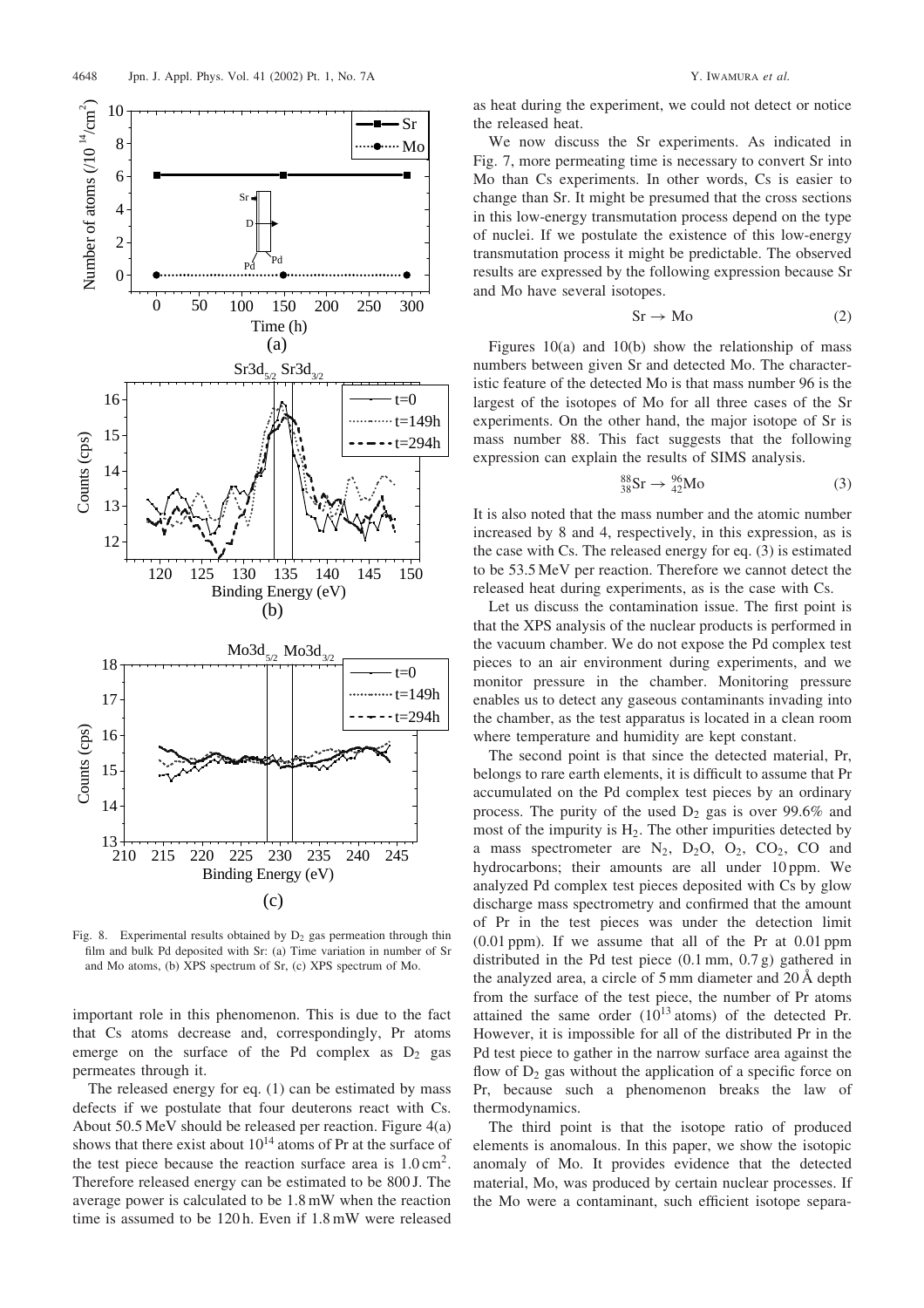

Fig. 9. Anomalous isotopic composition of detected Mo: (a) Isotopic composition of detected Mo for run #1, (b) Isotopic composition of detected Mo for run #2, (c) Isotopic composition of detected Mo for run #3, (d) SIMS analysis for Pd complex test piece with added Sr without  $D_2$  gas permeation, (e) Natural abundance of Mo analyzed by SIMS.

tions would not be possible.

The last point is that the elements detected by the  $D_2$  gas permeation vary depending on the given elements at the beginning of the experiments. In our experiments, Pr or Mo was detected when Cs or Sr was deposited on the surface of Pd complex test pieces, respectively. It is very difficult to assume that the detected elements change depending on the given elements by external contamination.

The above discussion strongly suggests the existence of low-energy nuclear transmutations induced by a simple method. We should stress, however, that impurity control of Pd test pieces and the apparatus is an important factor to observe the transmutation process. In other words, we might not observe it if we perform experiments in a dirty environment.

We noticed that a certain rule exists between given and produced elements.<sup>13)</sup> The increase in mass number is 8, and the increase in atomic number is 4. At present, we do not have a complete theory that can explain the obtained experimental results without a few assumptions. However, if several assumptions are accepted, they are basically explained by the EINR model,<sup>5)</sup> which is one of the working